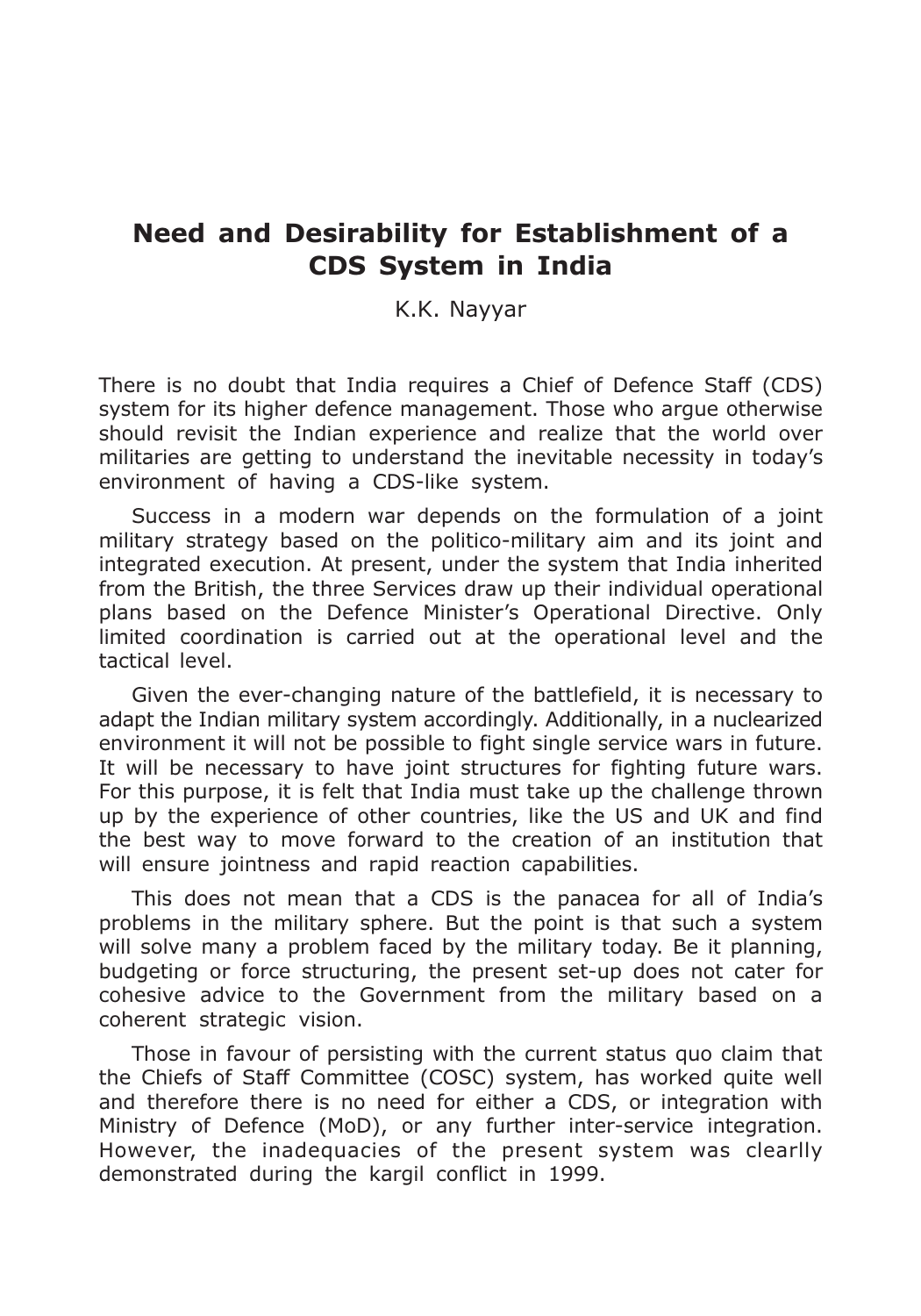# K.K. Nayyar

In the wake of this conflict, the Government of India set up a committee under Arun Singh, former Minister of State for Defence, to recommend changes to the existing defence organisation. The committee proposed far-reaching changes to the existing higher defence organization.

The main recommendations of the Arun Singh committee are:

- That the existing COSC should be enlarged by the addition of a CDS who would be the permanent chairman, and aVice Chief of Defence Staff (VCDS) who would be the Member Secretary.
- The CDS was to be the Principal Military Adviser to the Government of India. He would not exercise command over any of the Chiefs or Forces other than those placed specifically under his command.

 The Kargil war also led the Government to institute a comprehensive review of the National Security system in its entirety for the first time in the history of independent India. A Group of Ministers (GoM) constituted on April 17, 2000 carried out a review of the recommendations of the four task forces set up to examine, management of defence, the intelligence apparatus, border management and internal security.

The GoM made several recommendation regarding reforms in Defence Management. The processes of implementation of the recommendations were initiated in 2001. While the GoM accepted the recommendations of the Arun Singh Committee, the process of implementation of the top order, namely creation of the CDS became embroiled in controversy. This was both in the political sphere as well as within and amongst the Services.

 To ensure a higher degree of jointness amongst the Services and to attempt inter-service and intra-service prioritization, the Government set up the Headquarters, Integrated Defence Staff (HQIDS), headed by the Chief of Integrated Staff to Chairman, Chiefs of Staff Committee (CISC), to support the COSC and its Chairman.

 The CISC supervises the IDS, chairs all multi service bodies and the Defence Crisis Management Group (DCMG) and is also responsible for the coordination of long-range perspectives plans,five year plans and annual budgetary proposals of the three services in consultation and coordination with the Integrated Services Headquarters,through the COSC.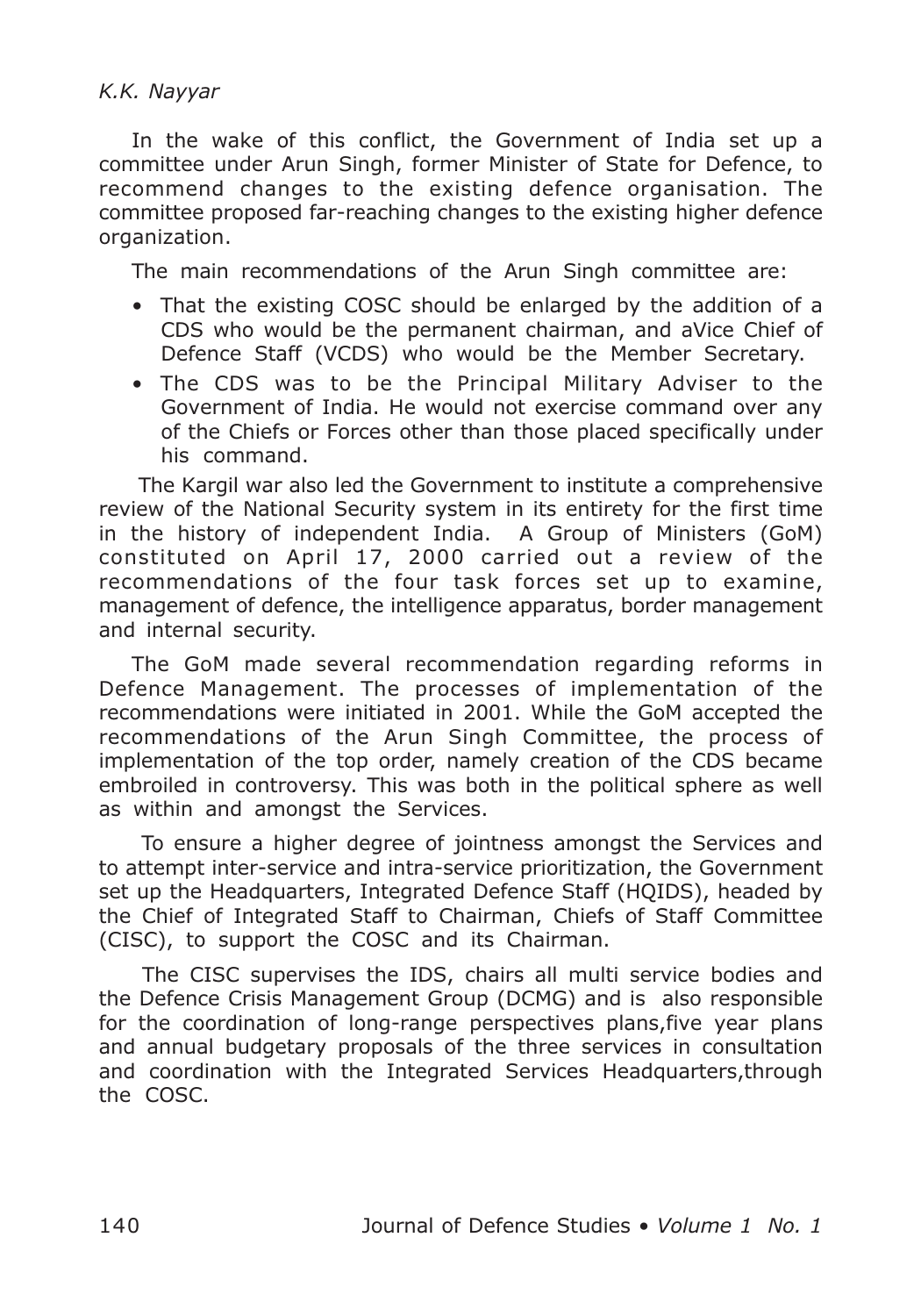Its envisaged functions include:

- Giving advice to the Government on prioritization for developing force levels and capabilities through restructuring proposals;
- Undertaking net assessment comprising the totality of the national capability;
- Formulating joint doctrines in consultation with Service Headquartes (SHQ);
- Conceptualizing policies and programmes on joint planning and military education for personnel of defence services;
- Rendering advice for evolving responses to non-traditional and unconventional threats to national security;
- Proposing measures to be taken for ensuring the required jointness amongst the armed forces;
- And enhancing the efficiency and effectiveness of the planning process through intra and inter-service prioritization.

 In practice, this has not worked because the CISC has to go through the COSC for all matters and this arrangement is ineffective.The most important point to bear in mind is that there is little use of having a system in place without having the leader,namely, the CDS.

 It is contended that while the GoM accepted the need for the CDS, they did not take into account that such a post would only solve problems in peacetime.The purpose of having armed forces is to prepare for a war. And future wars are going to be such as to force coordinated and very quick action from the armed forces of the country. Waging such wars will require theatre commands. The practical way to ensure proper command and control would be for the theatre commanders to report to the National Command Authority through the CDS.The point that needs to be emphasized is that it is necessary to have the CDS and theatre commands, if the system is to be sucessful in war.

The CDS would enhance the efficiency and effectiveness of the planning process through intra and inter-Service prioritization. And he should ensure the required "Jointness" in the Armed Forces. The CDS has to be viewed as the 'Head' of the Indian Armed Forces in terms of providing strategic control, strategic direction and strategic vision.

Such a situation will allow the Indian armed forces to react quickly and with reduced teeth-to-tail ratios. With jointness it will become possible to bring togther and analyse overlapping service aims,both in terms of acquisitions and operational deployment. And finally, there is a need to find means of coordination between nuclear and conventional forces.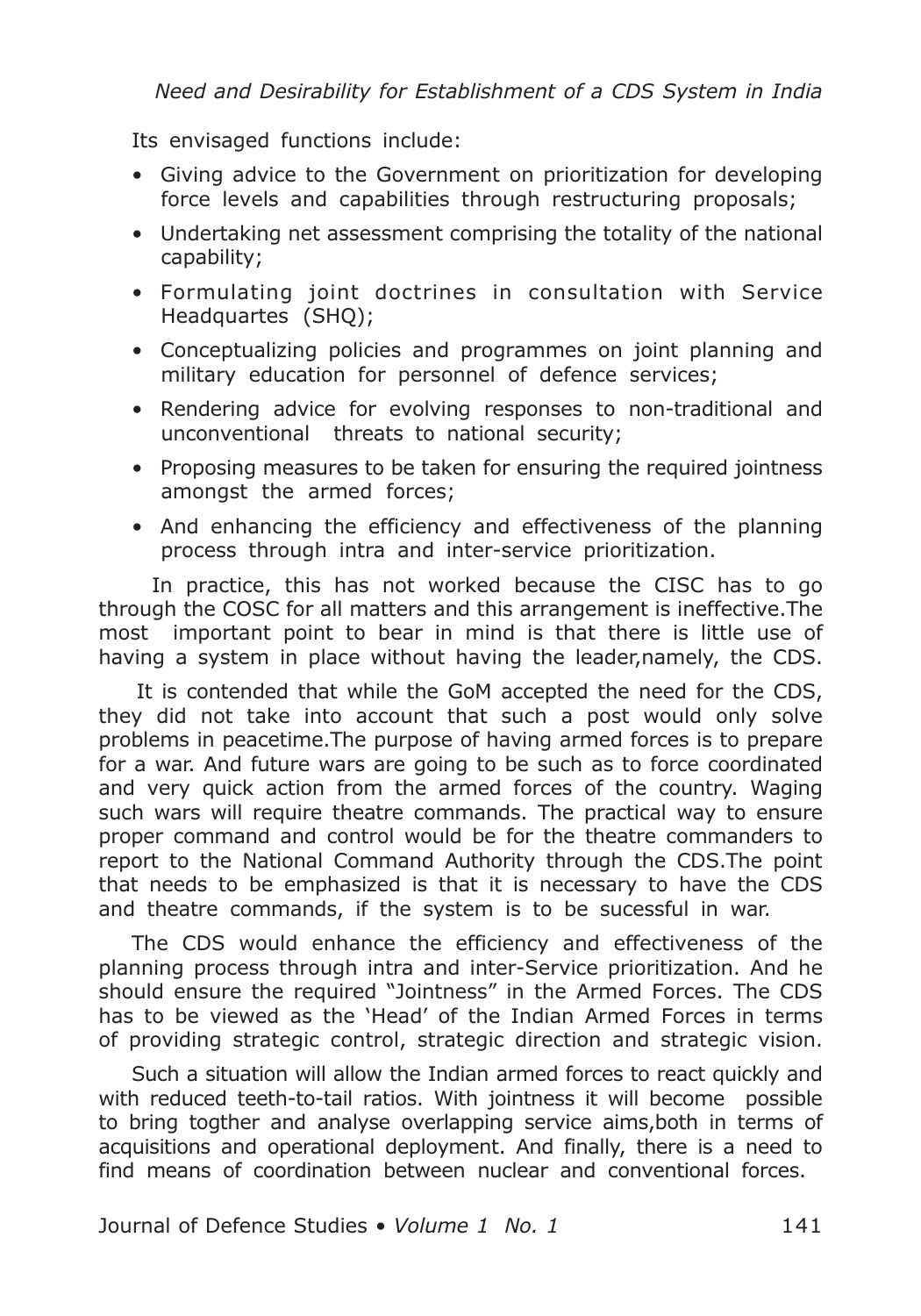# K.K. Nayyar

The most urgent requirement for the Indian Armed forces is to create the capabilities to be able to apply maximum force in the shortest possible time, in a conflict. This means that the following aspects have to be kept in mind when preparing for the future.

- There is no alternative to transformational strategies. Because of strong institutional biases, experience elsewhere indicates that many of the areas needing reform will need political will and legislative mandate.
- The armed forces have to restructure at the earliest,through the establishment of the CDS and theatre commands.This must be done and we must ensure jointness.
- Force acquisitions need to be made on the requirements of the theatre commands and not on the needs of individual services.
- More effective approaches to jointness, combined arms and combined operations leading to concepts and tactics towards truly integrated operations or even inter dependent operations is the need of the hour. The sensitivity of each Service should be kept in mind while planning integration and jointness. It is suggested that areas of agreement be worked out first.
- Resource constraints tend to make the armed forces focus on force modernization in terms of traditional weapons. Greater attention needs to be paid to doctrines, equipment and forces to respond to unproven and asymmetric threats. Innovation and 'out of the box' thinking is needed.
- The answer is to consolidate and rationalize tri-service roles, missions and assets based on scientific and operational analysis criteria. With this approach it should be possible to afford and operationalize the kind of capabilities and forces needed within national resource limitations.

In the present era of strategic uncertainty and rapidly changing threats, military professionals are aware of the necessity of a joint planning staff for the planning and conduct of joint operations so that these can be planned "top down". The establishment of HQIDS in India is no doubt, a first step. But if the organization remains headless, its functioning will remain disjointed. Also it will never carry the clout necessary to ensure that difficult and sometimes unpalatable decisions are accepted by the three Services without questioning. And finally, it needs to be emphasised that theatre commanders, vital for wartime operations, will only follow a CDS. If global trends are any indication, this is the direction in which India should be headed.  $\Box$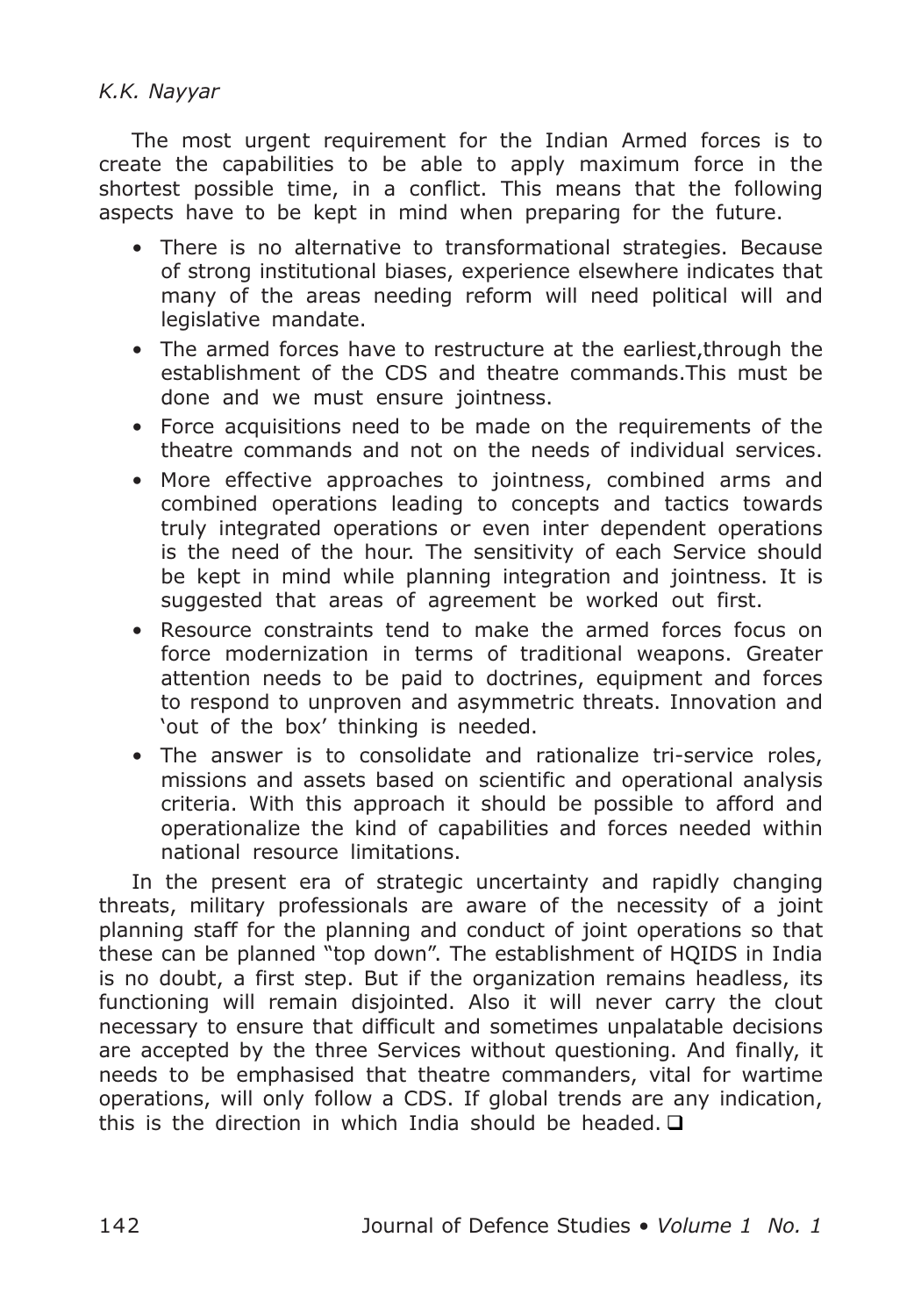## Guidelines For Contributors

The Journal of Defence Studies welcomes scholars to submit original papers, which have not been submitted for consideration by any other publication. An important criteria for the Editorial Committee is that contributions should have some policy relevance.

The Journal has three types of contributions :

Research papers – Research papers of length 5,000-7,000 words with annotation; **excessive footnoting is discouraged** but those pertaining to the issue at hand may be given as per the house style.

Commentary – Shorter essays of 2,000-3,000 words on strategic issues.

Debate – This will contain articles of 2,000 words in length. These will be on topical issues and will generate a debate on various matters relating to defence policy, defence budgets, higher defence organization and so on.

#### Submission of Typescripts

Contributors are requested to follow the guidelines given below :

The paper should be composed using MS Word 6.0 and above. Author may mail copy to Director, IDSA. But a hard copy (A-4 size) should be sent to Director, IDSA along with soft copy on a CD.

An Abstract of about 250 words should be included to describe the main argument and the conclusions of the paper.

The author should send a brief resume of about 100 words, institutional affiliation, and mailing address.

All diagrams, charts and graphs should be referred to as Figures and consecutively numbered (Fig.1, Fig.2, and so on). Tables should carry only essential data and should complement the text rather than repeat what has allready been said. They should carry a short title, be numbered (Table 1) and carry the source at the bottom. Each table must be referenced in the text.

Author's acknowledgement(s) may be included at the end of the paper and before References/Endnotes begin.

The Journal discourages excessive footnoting. But we encourage those authors who are writing research papers to reinforce their main arguments with references even by way of endnotes or a listing refence.

Sub-headings are welomed as they make the paper more reader-friendly.

Hyphens should never appear in typescript at the end of lines.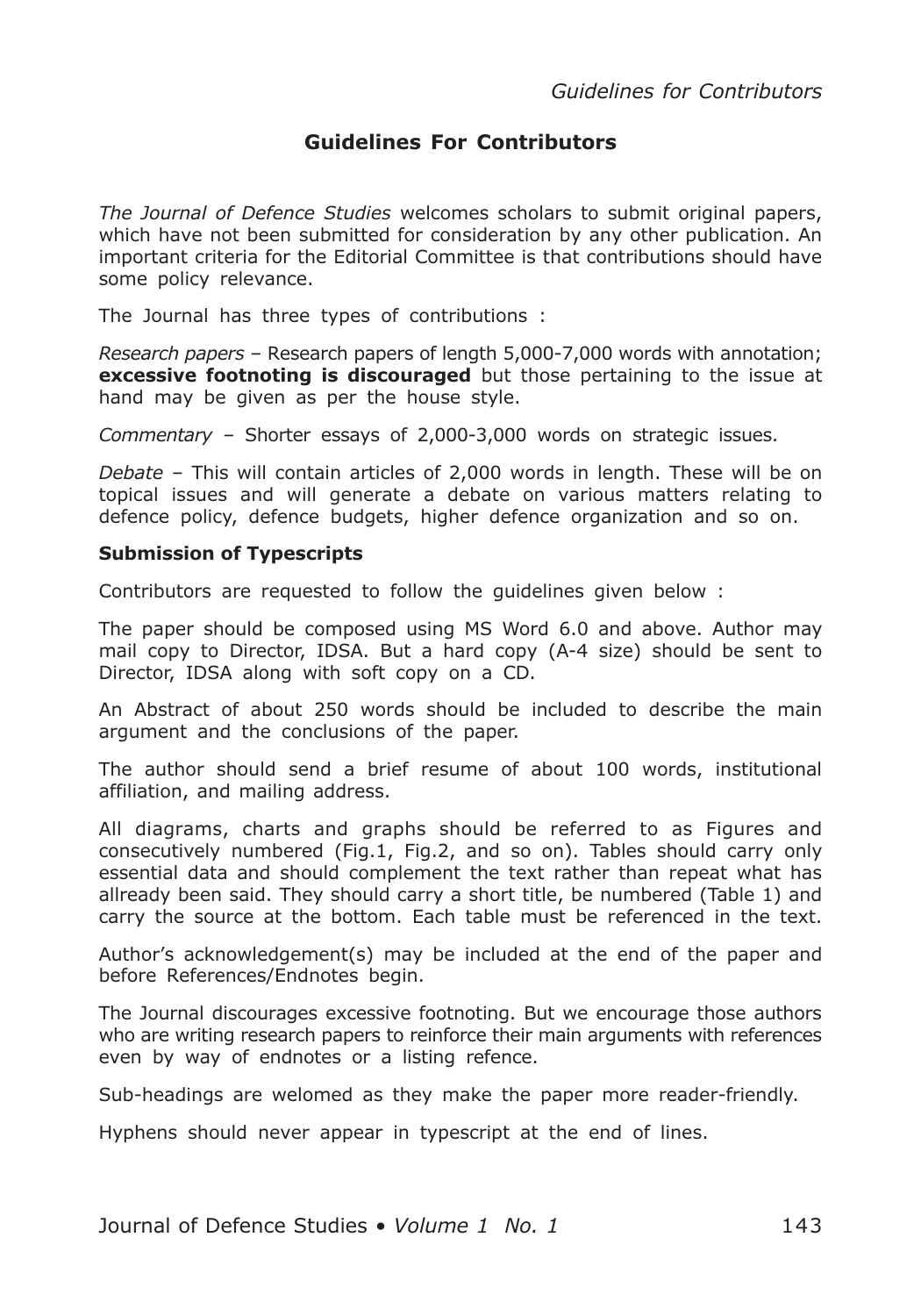Guidelines for Contributors

## Style Sheet

Use British spelling (colour, organisation, etc.)

Write dates by beginning with the month, followed by the date and the year (e.g., September 11, 2001).

In the text, write numbers in words till the number nine and then in numerals  $(e.q.: two, four, nine; then 10, 11, 12, and so on).$ 

Write 'per cent' and not % or percent.

Acronyms should carry the full form at the first mention with the acronym in bracket; and thereafter, the abbreviated version.

Use lower case while referring to establishments like the government, the army, and so on. Use upper case if these are accompanied by the name of the country (e.g : the Indian Government or the Chinese Army). The president or prime minister stays lower, unless they are accompanied by the name (eg : Prime Minister Tony Blair or External Affairs Minister Natwar Singh).

### References/Endnotes

References/Endnotes should be sequentially numbered. Authors are responsible for accuracy of the referances given in the text of their papers.

While referring to a book, follow the example below:

Padmaja Murthy, Managing Suspicions: Understanding India's Relations with Bangladesh, Bhutan, Nepal, Sri Lanka, Knowledge World: New Delhi, 2000, pp. 59-67.

While referring to a chapter in a book:

Meena Singh Roy, 'Building a Peaceful Asia,' in Jasjit Singh (ed.), Reshaping Asian Security, Knowledge World, New Delhi, 2001, pp. 348-361.

While referring to a paper in a journal/magazine:

P.R. Rajeshwari, 'Bill Richardson's Visit to South Asia: A New Phase in US-South Asia Relations,' Mainstream, 36 (19), May 2, 1998, pp. 23-26.

While referring to a paper presented at a conference:

R.V. Phadke, 'Security of Energy', Paper presented at the International Conference on Oil and Gas in India's Security, New Delhi, 2001, Institute for Defence Studies and Analyses, New Delhi, 2001, pp. 82-86.

While referring to an article in a newspaper:

Kulbir Krishan, 'The Pearl Abduction: Who and Why?' The Pioneer, New Delhi, February 12, 2002, p. 7.